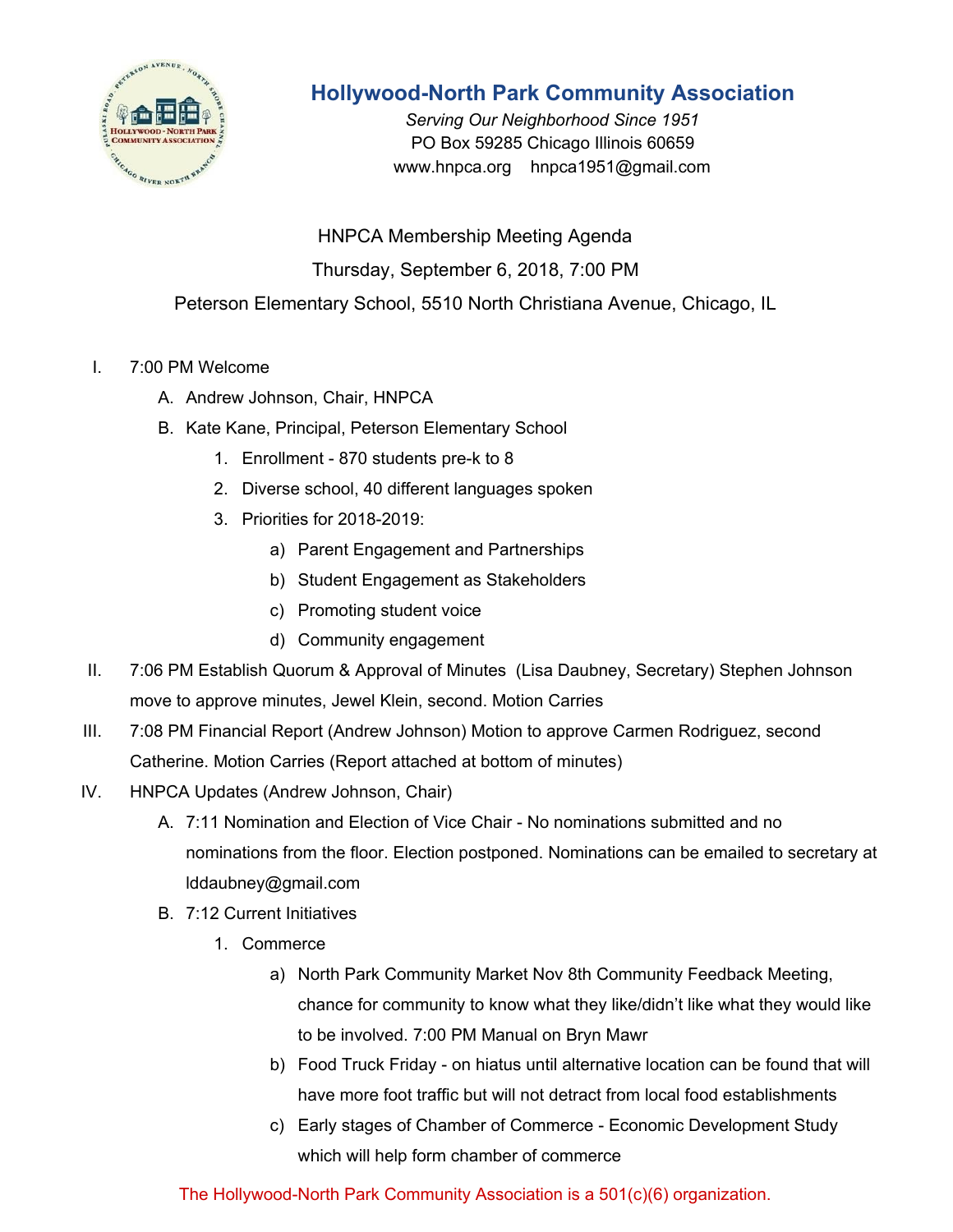- 2. Community Care and Maintenance
	- a) Bryn Mawr beautification and resource mapping Bring it to Bryn Mawr was a success, held 7/2/8. Mulch donated by city was disbursed and flowers planted by 7/11
	- b) North Park Village landmark status addressed at city council meeting today.
	- c) Participation in forthcoming economic development study of Kedzie, Foster, and Bryn Mawr business corridors in the neighborhood. City Department of Planning has hired a vendor to complete the study and is hosting pop ups for community feedback as well as tabling at September NPCM. Will be used to help guide development conversations in the neighborhood.
- 3. 39th Ward Aldermanic forum, Thursday, January 24, 2019. Location TBD 7:00 PM co-hosting with 6 other local neighborhood organizations in our ward.

## V. New Business

- A. 7:20 November Election Update (Robert Murphy, 39th Ward Democratic Committeeman)
	- 1. Elected in 2016, unpaid elected position, 80 committeeman in the city, Help find candidates as well as help find and place election judges. Election Judges are a paid position.
	- 2. Host forums and raise awareness in the ward. E.G. recent forums on immigration as well as one with the Democratic nominee for Cook County Assessor
	- 3. Work to raise engagement in the political process and turnout
	- 4. Second Annual Chili Cook Off being held ....fun occasion to visit with elected officials and candidates in our ward.
	- 5. Looking for election judges and poll watching (feeding the judges)
- B. 7:30 Peterson Field Community Feedback Session (Carmen Rodriguez, Peterson Field Committee member and HNPCA representative; Catherine Korda, Peterson Field Committee member; Mark Kozlowski, Chicago Public Schools)
	- 1. Recreation and PE opportunities for the students. But also include community in its use and in its value.
	- 2. 2 million dollars secured for project. 1 million in tiff funds and 1 million from state budget
	- 3. Timeline This month collecting community feedback, October synthesize, November give recommendations to Engineers. February project bidding starts. April Construction will begin and will take 8-12 weeks.
	- 4. Components determined
		- a) Earth excavation and disposal
		- b) Drain and sewer infrastructure improvements

## The Hollywood-North Park Community Association is a 501(c)(6) organization.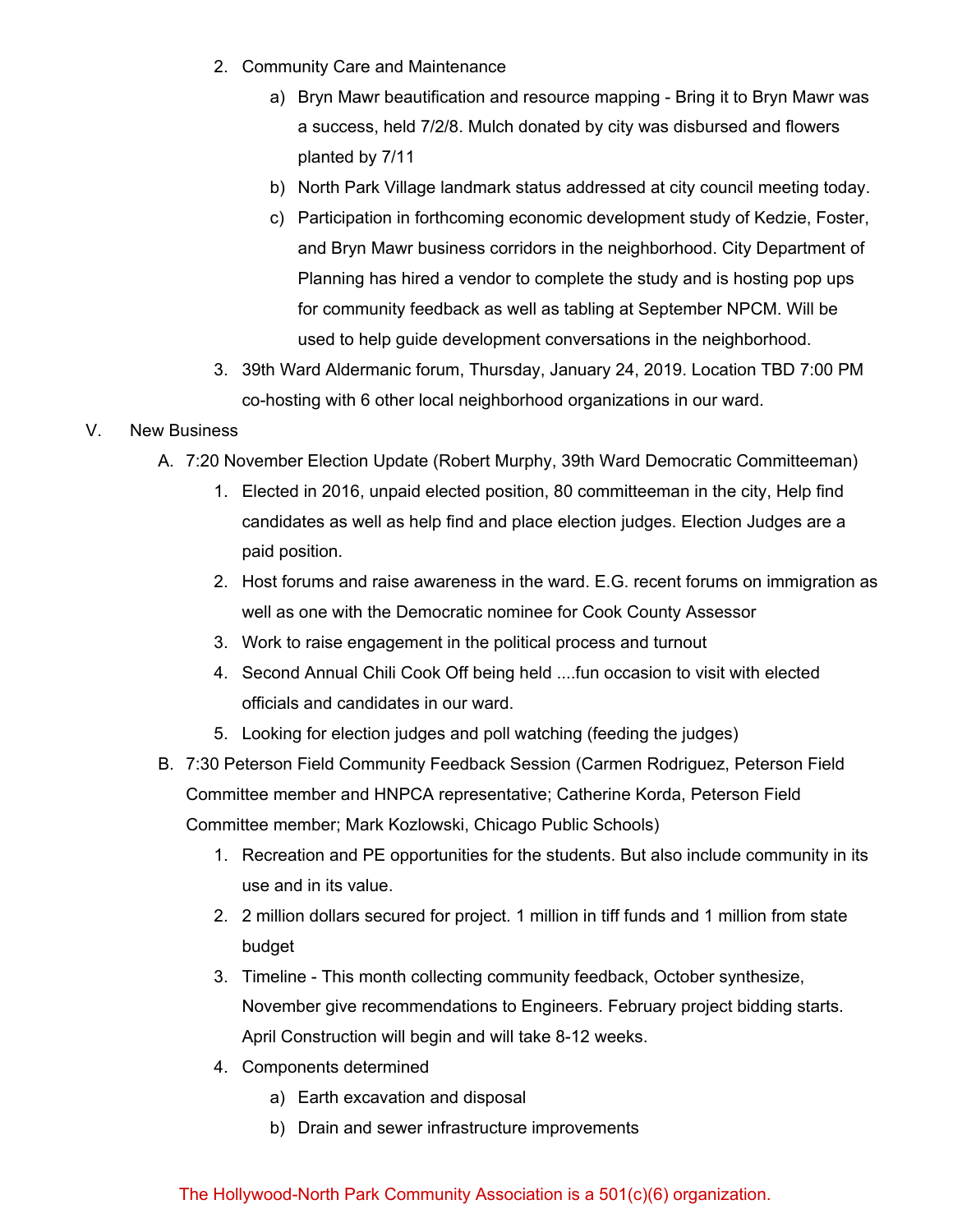- c) Synthetic turf field
- d) Track replacement
- 5. Opportunities for discussion
	- a) Shape and size of track
	- b) Inclusion of natural spaces e.g. berms, rain gardens, native plant areas,
	- c) Play structures
	- d) Seating
	- e) Access points
	- f) New/different marquee

## Questions -

Who is the Engineer is the engineer already included in budget: Engineers is Mark K. CPS engineer working with another firm already selected. Engineering firm believed to be already included in 2 million budget.

Would a 1/4 mile track be beneficial? All elementary school athletic events are hosted by the high school, so space would be a practice space for the students. Not enough space to have official size competition fields and still include natural spaces and other features but having practice space would be helpful. Not big enough for a regulation size field so would not be able to host games as a stream of revenue.

VI. 8:30 Adjournment (Andrew Johnson, Chair) Motion to adjourn Don Vitullo, seconded by Carmen Rodriguez, motion carries